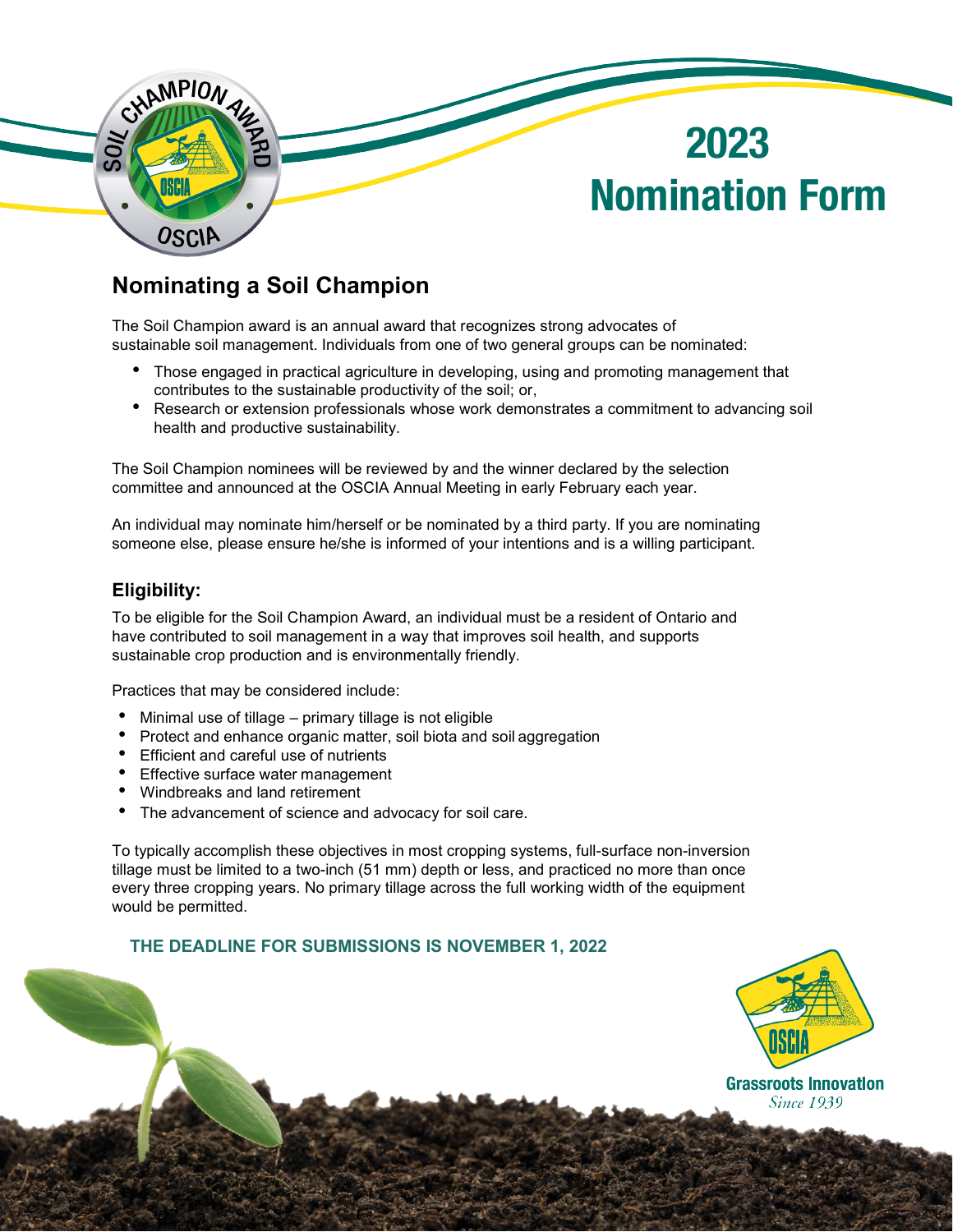# **Nomination Form**

## **Please complete this form and forward it to OSCIA with supporting information**

#### **Instructions:**

Nominations are evaluated based on the information provided on the nomination form. Please send all applicable information to ensure a fair assessment for the exceptional work of the nominee.

For additional information concerning the Soil Champion Award please contact the Executive Assistant, Amber Van De Peer at [avandepeer@ontariosoilcrop.org](mailto:avandepeer@ontariosoilcrop.org) or 519-826-3152.

| Contact information of individual being nominated:         |             |  |
|------------------------------------------------------------|-------------|--|
| Name                                                       | Town/City   |  |
| Address                                                    |             |  |
| County/District                                            | Postal Code |  |
| Email                                                      | Phone       |  |
|                                                            |             |  |
| Nominator's contact information (if different from above): |             |  |
| Name                                                       | Town/City   |  |
| Address                                                    |             |  |
| County/District                                            | Postal Code |  |
| Email                                                      | Phone       |  |

#### **NOMINEE INFORMATION**

This section is where the selection committee will learn about the individual being nominated for the Soil Champion Award, and what they have accomplished. It is composed of three parts: **A.** Background, **B.** Accomplishments/Activities, and **C.** Documentation/Supporting Material.

| A. BACKGROUND. Please tell us about the individual being nominated. |  |
|---------------------------------------------------------------------|--|
| 1. Where does the<br>nominee live and<br>work?                      |  |
| 2. Describe soil type,<br>topography, etc.                          |  |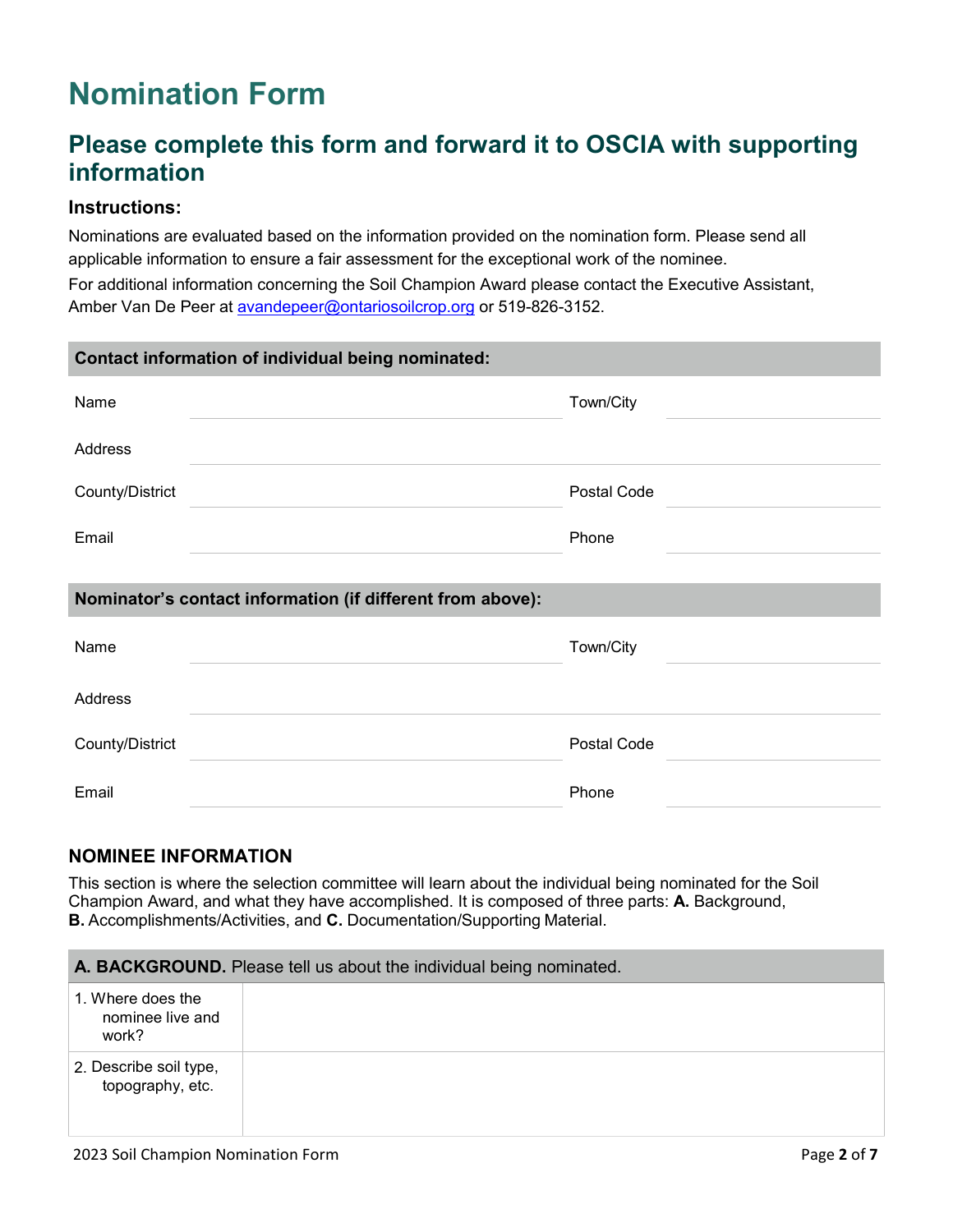| A. BACKGROUND. Please tell us about the individual being nominated. |  |
|---------------------------------------------------------------------|--|
|---------------------------------------------------------------------|--|

| 3. What is the nature<br>of their work?                                               |  |
|---------------------------------------------------------------------------------------|--|
| 4. When did this work<br>begin - how did it<br>evolve?                                |  |
| 5. What prompted the<br>nominee's interest<br>in soil care and soil<br>care advocacy? |  |

| <b>B. ACCOMPLISHMENTS/ACTIVITIES.</b><br>Please provide information, as appropriate, in each of the categories: |                                                                    |                                                                    |
|-----------------------------------------------------------------------------------------------------------------|--------------------------------------------------------------------|--------------------------------------------------------------------|
|                                                                                                                 |                                                                    | 1. Advocacy for superior soil management (scored out of 20 points) |
|                                                                                                                 | <b>Writing and Social</b><br>Media:                                |                                                                    |
|                                                                                                                 | Speaking at Meetings:                                              |                                                                    |
|                                                                                                                 | <b>Hosting Visitors:</b>                                           |                                                                    |
|                                                                                                                 | Involvement in groups/<br>organizations that<br>promote soil care: |                                                                    |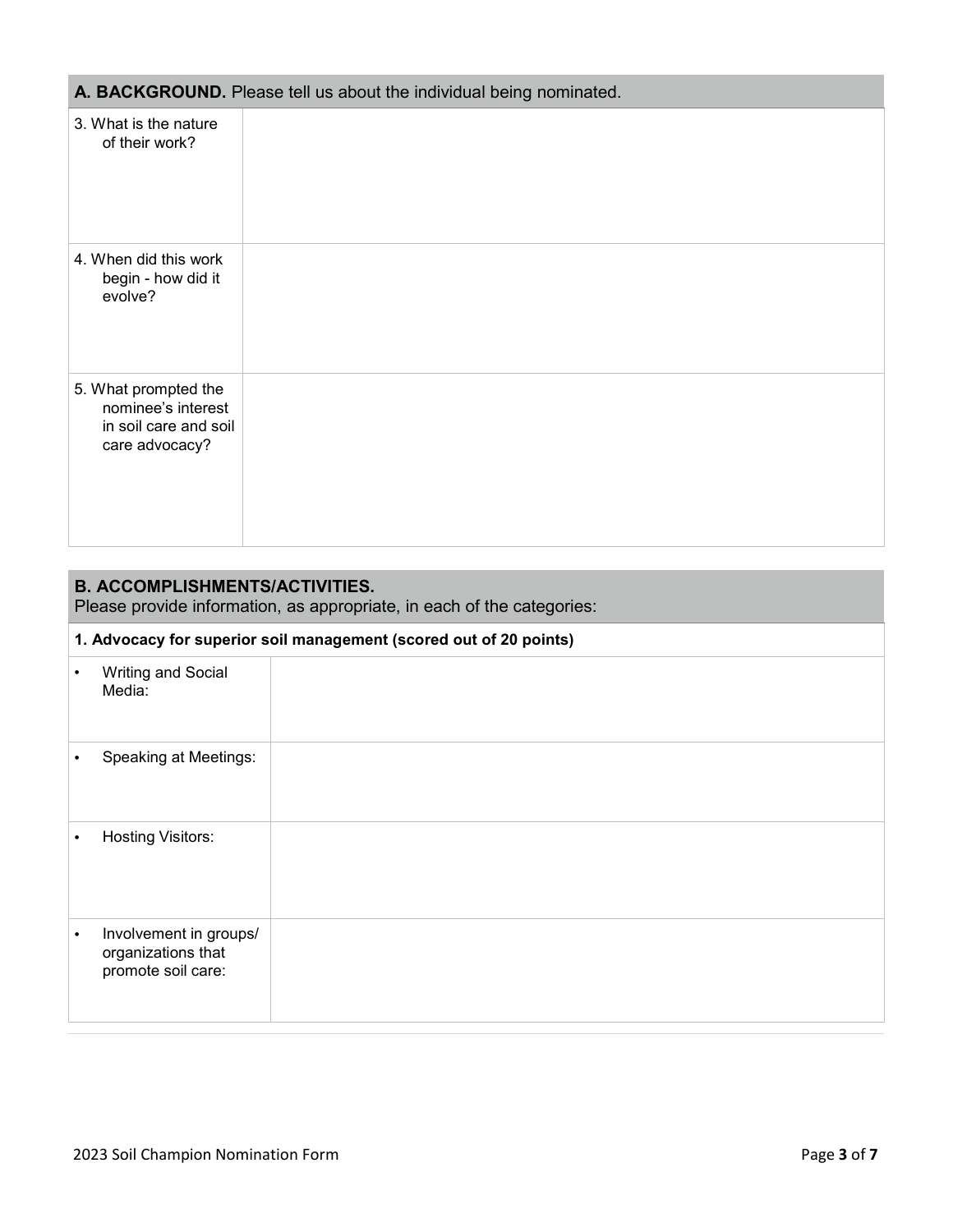| (cont'd) B. ACCOMPLISHMENTS/ACTIVITIES.<br>Please provide information, as appropriate, in each of the categories: |                        |                                                               |                                                              |
|-------------------------------------------------------------------------------------------------------------------|------------------------|---------------------------------------------------------------|--------------------------------------------------------------|
|                                                                                                                   |                        |                                                               | 2. Soil Management Practices Used: (scored out of 40 points) |
| a)                                                                                                                |                        | Tillage and Planting Practices:                               |                                                              |
|                                                                                                                   | $\bullet$              | What is practiced for the<br>various crops grown?             |                                                              |
|                                                                                                                   | $\bullet$              | Percentage of total acres?                                    |                                                              |
|                                                                                                                   | $\bullet$              | When (time of year)?                                          |                                                              |
| b)                                                                                                                | Crops:                 |                                                               |                                                              |
|                                                                                                                   | $\bullet$              | $Type(s)$ :                                                   |                                                              |
|                                                                                                                   | $\bullet$              | Rotations:                                                    |                                                              |
|                                                                                                                   | $\bullet$              | Residue Management<br>Techniques:                             |                                                              |
| $\mathsf{c})$                                                                                                     |                        | Cover Crops:                                                  |                                                              |
|                                                                                                                   | $\bullet$              | $Type(s)$ :                                                   |                                                              |
|                                                                                                                   | $\bullet$              | Management:                                                   |                                                              |
| d)                                                                                                                |                        | <b>Nutrient Management:</b>                                   |                                                              |
|                                                                                                                   | ٠                      | Manure:                                                       |                                                              |
|                                                                                                                   | $\bullet$              | <b>Commercial Fertilizer:</b>                                 |                                                              |
| e)                                                                                                                |                        | Other Practices:                                              |                                                              |
|                                                                                                                   | $\bullet$<br>$\bullet$ | <b>Structural Erosion Control</b><br>Measures:<br>Windbreaks: |                                                              |
|                                                                                                                   | $\bullet$              | Fragile Land Retirement:                                      |                                                              |
|                                                                                                                   | $\bullet$              | $Etc$ .:                                                      |                                                              |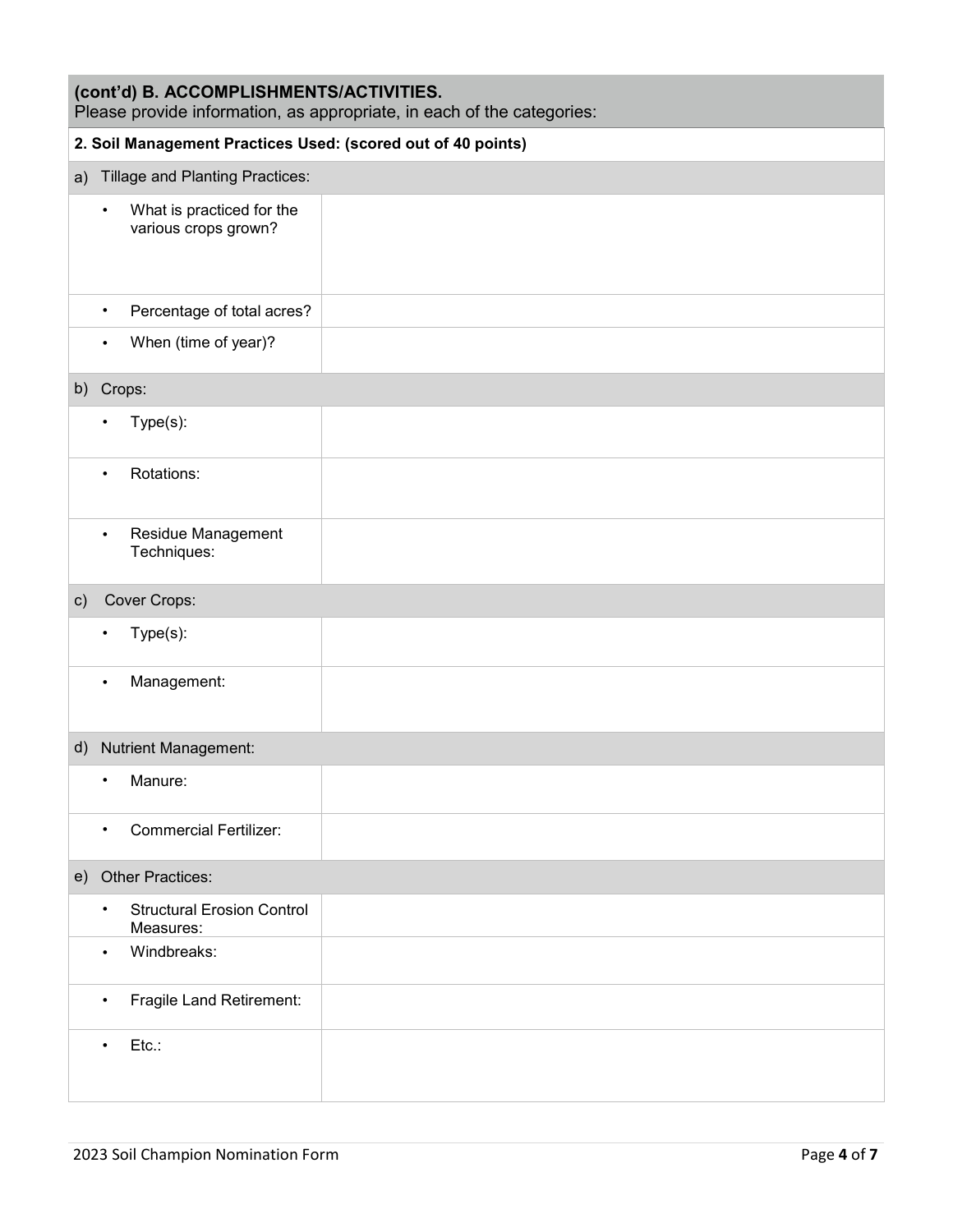| (cont'd) B. ACCOMPLISHMENTS/ACTIVITIES.<br>Please provide information, as appropriate, in each of the categories: |                                                                                                                         |  |
|-------------------------------------------------------------------------------------------------------------------|-------------------------------------------------------------------------------------------------------------------------|--|
|                                                                                                                   | 3. Can the practices used, promoted, researched have broad application in Ontario? (scored out of 10 points)            |  |
|                                                                                                                   | 4. Innovative work, such testing ideas, practices, and technology.<br>Please provide examples (scored out of 10 points) |  |
| a) Ideas:                                                                                                         |                                                                                                                         |  |
| b) Practices:                                                                                                     |                                                                                                                         |  |
| c) Technology:                                                                                                    |                                                                                                                         |  |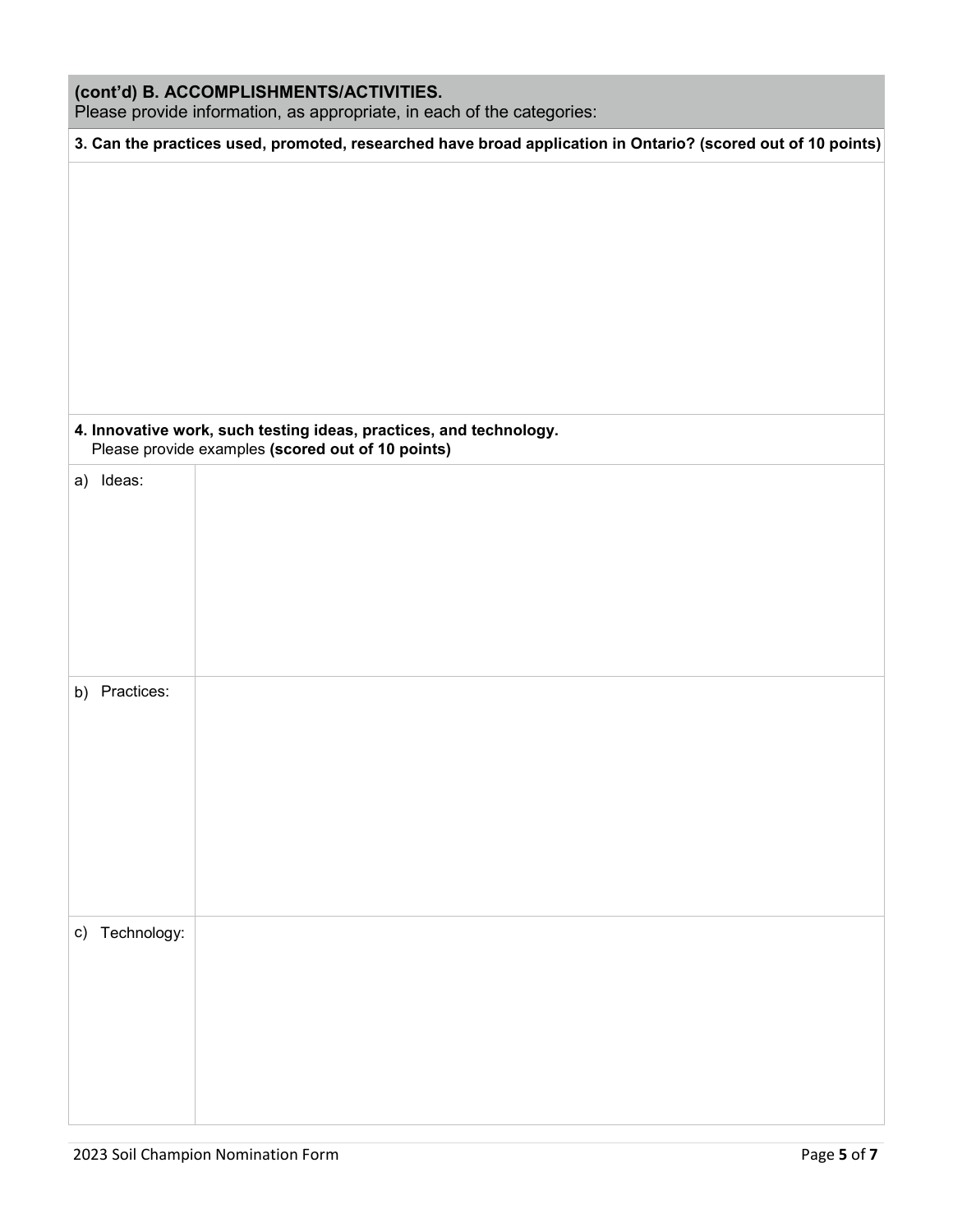#### **C. DOCUMENTATION/SUPPORTING MATERIAL (scored out of 20 points)**

Submission of photographs, videos, articles/stories, field maps, report summaries and other documents to support the nomination is strongly encouraged. To be considered, supporting material must be included or URL links provided with the nomination form. Please note accompanying documents will not be returned.

|               | 1. Documentation and assessment of practices tried/used/promoted:        |                                                                                         |  |
|---------------|--------------------------------------------------------------------------|-----------------------------------------------------------------------------------------|--|
| a)            | Documented<br>changes over time in<br>soil health, crop<br>yields, etc.: |                                                                                         |  |
|               | b) Side-By-Side<br>Evaluation:                                           |                                                                                         |  |
| $\mathsf{c})$ | On-Farm Research<br>- Process/Protocols:                                 |                                                                                         |  |
|               | d) Co-operation with<br>Researchers<br>- Data Produced/<br>Conclusions:  |                                                                                         |  |
|               |                                                                          | 2. Supporting material included (please list documents submitted or provide URL links): |  |
|               | a) Reports:                                                              |                                                                                         |  |
|               | b) Photos:                                                               |                                                                                         |  |
|               | c) Videos:                                                               |                                                                                         |  |
|               | d) Magazine/<br>Newspaper Articles:                                      |                                                                                         |  |
| e)            | Other:                                                                   |                                                                                         |  |